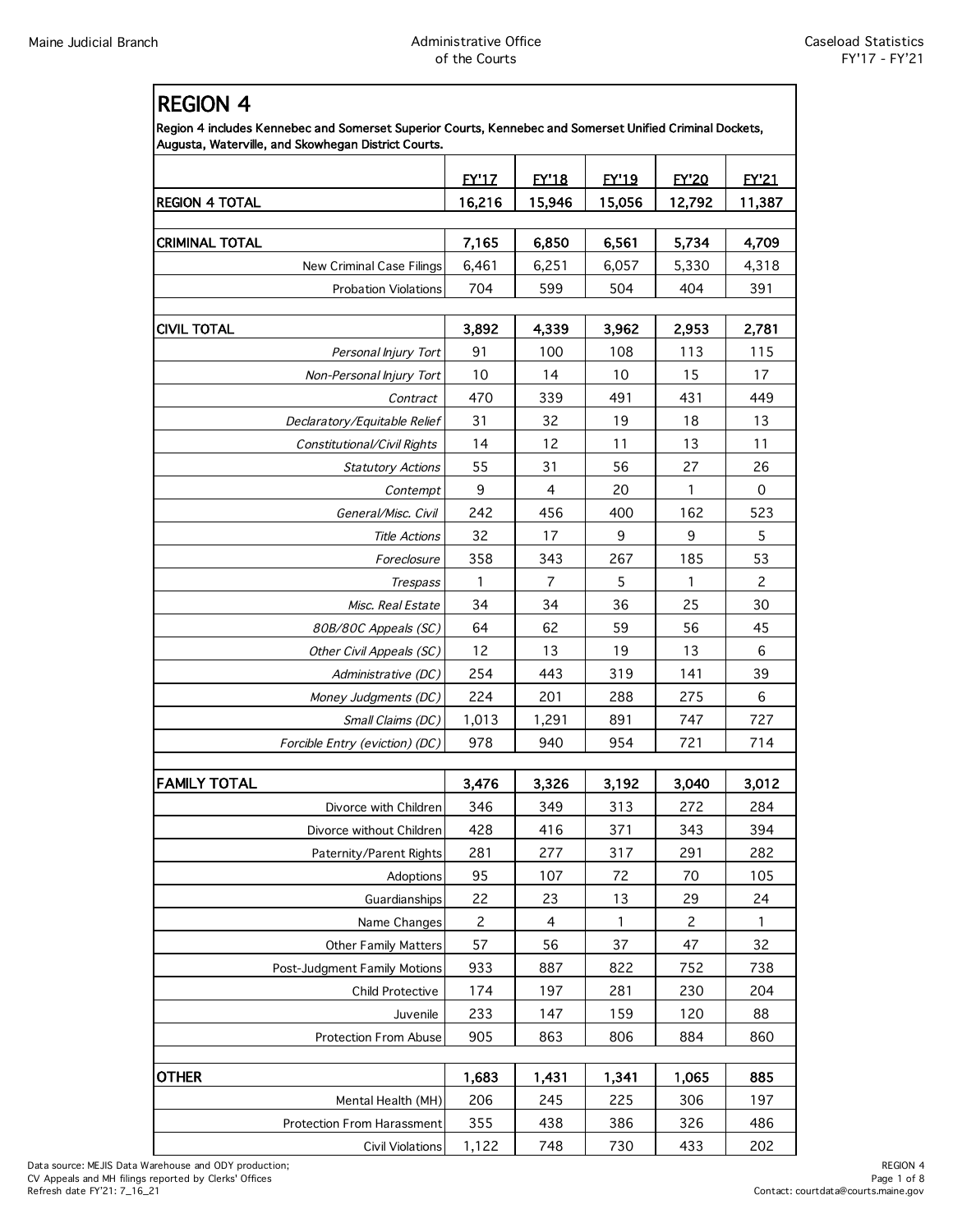# Maine Judicial Branch **Administrative Office** Administrative Office of the Courts

| <b>REGION 4</b>                   | <b>FY'17</b>   | <b>FY'18</b>   | EY'19 | <b>FY'20</b>   | EY'21       |
|-----------------------------------|----------------|----------------|-------|----------------|-------------|
| KENNEBEC SUPERIOR COURT TOTAL     | 609            | 432            | 423   | 362            | 328         |
|                                   |                |                |       |                |             |
| <b>CRIMINAL TOTAL</b>             | 218            | 110            | 51    | 32             | 21          |
| <b>Probation Violations</b>       | 218            | 110            | 51    | 32             | 21          |
|                                   |                |                |       |                |             |
| <b>CIVIL TOTAL</b>                | 391            | 322            | 372   | 330            | 307         |
| Personal Injury Tort (SC)         | 62             | 76             | 73    | 78             | 87          |
| Non-Personal Injury Tort (SC)     | $\overline{7}$ | $\overline{7}$ | 6     | $\overline{7}$ | 10          |
| Contract (SC)                     | 25             | 26             | 25    | 29             | 28          |
| Declaratory/Equitable Relief (SC) | 19             | 18             | 9     | 11             | 7           |
| Constitutional/Civil Rights (SC)  | 13             | 10             | 11    | 12             | 11          |
| <b>Statutory Actions (SC)</b>     | 53             | 22             | 37    | 23             | 19          |
| Contempt (SC)                     | 9              | $\overline{4}$ | 11    | 0              | $\mathbf 0$ |
| General/Misc. Civil (SC)          | 52             | 32             | 56    | 61             | 71          |
| Title Actions (SC)                | 5              | 2              | 2     | 6              | 1           |
| Foreclosure (SC)                  | 63             | 44             | 54    | 29             | 10          |
| Trespass (SC)                     | 0              | $\mathbf 0$    | 2     | 1              | 1           |
| Misc. Real Estate (SC)            | 16             | 12             | 15    | 13             | 14          |
| 80B/80C Appeals (SC)              | 60             | 59             | 57    | 48             | 43          |
| Other Civil Appeals (SC)          | $\overline{7}$ | 10             | 14    | 12             | 5           |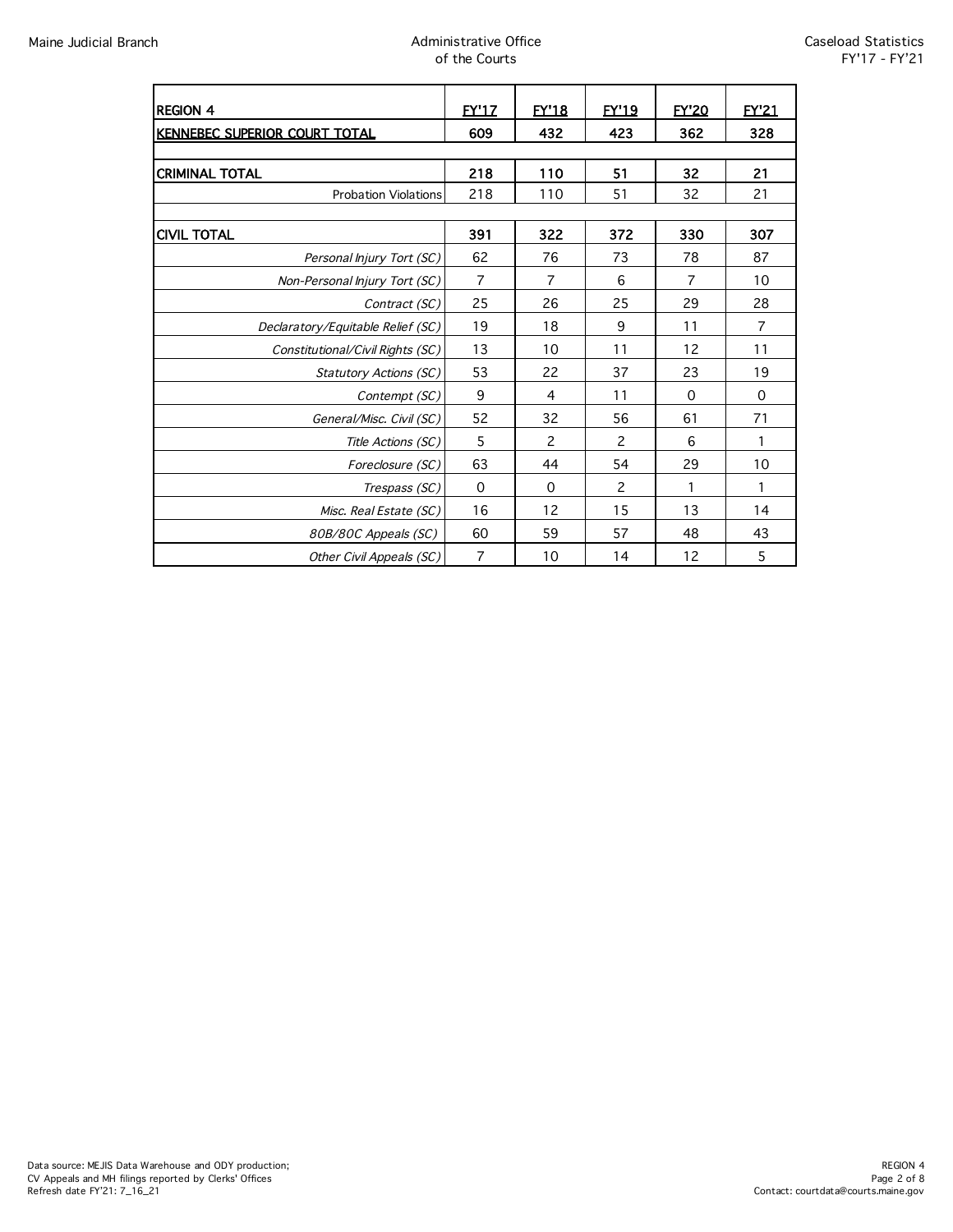| <b>REGION 4</b>                        | <u>EY'17</u> | EY18  | EY'19 | <b>EY'20</b> | <b>EY'21</b> |
|----------------------------------------|--------------|-------|-------|--------------|--------------|
| KENNEBEC UNIFIED CRIMINAL DOCKET TOTAL | 5,388        | 4,816 | 4,846 | 4,344        | 3,433        |
| Implementation date: 4/1/15            |              |       |       |              |              |
|                                        |              |       |       |              |              |
| <b>CRIMINAL TOTAL</b>                  | 4,665        | 4.409 | 4,443 | 4.090        | 3,314        |
| New Criminal Case Filings              | 4,429        | 4,137 | 4,139 | 3,859        | 3,055        |
| <b>Probation Violations</b>            | 236          | 272   | 304   | 231          | 259          |
|                                        |              |       |       |              |              |
| <b>CIVIL VIOLATIONS</b>                | 723          | 407   | 403   | 254          | 119          |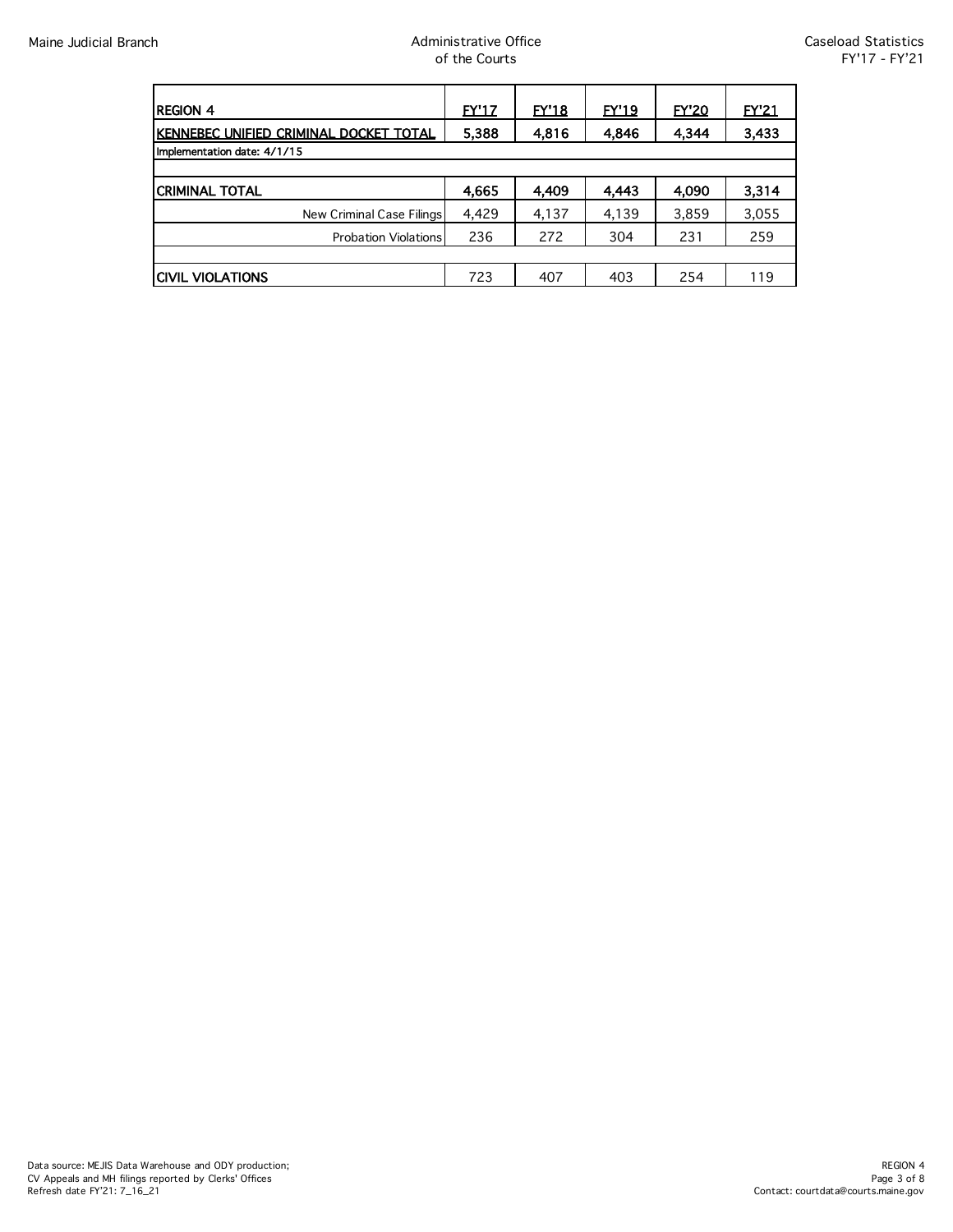# Maine Judicial Branch **Administrative Office** Administrative Office of the Courts

| <b>REGION 4</b>                   | <b>FY'17</b>   | <b>EY'18</b>   | <b>EY'19</b>   | <b>FY'20</b>   | <b>FY'21</b>   |
|-----------------------------------|----------------|----------------|----------------|----------------|----------------|
| SOMERSET SUPERIOR COURT TOTAL     | 120            | 88             | 109            | 67             | 76             |
|                                   |                |                |                |                |                |
| <b>CRIMINAL TOTAL</b>             | 32             | 22             | 6              | 11             | 4              |
| <b>Probation Violations</b>       | 32             | 22             | 6              | 11             | 4              |
|                                   |                |                |                |                |                |
| <b>CIVIL TOTAL</b>                | 88             | 66             | 103            | 56             | 72             |
| Personal Injury Tort (SC)         | 15             | 12             | 19             | 21             | 16             |
| Non-Personal Injury Tort (SC)     | 1              | 0              | 2              | $\overline{c}$ | 2              |
| Contract (SC)                     | $\overline{7}$ | 3              | 10             | 5              | 24             |
| Declaratory/Equitable Relief (SC) | 4              | 2              | $\overline{a}$ | 1              | 4              |
| Constitutional/Civil Rights (SC)  | 0              | 0              | 0              | 1              | 0              |
| <b>Statutory Actions (SC)</b>     | 1              | 3              | 9              | $\Omega$       | $\Omega$       |
| Contempt (SC)                     | 0              | $\mathbf 0$    | 8              | 0              | $\mathbf 0$    |
| General/Misc. Civil (SC)          | 11             | 7              | 14             | 3              | 10             |
| Title Actions (SC)                | 3              | $\overline{c}$ | $\Omega$       | 1              | 2              |
| Foreclosure (SC)                  | 33             | 22             | 19             | 10             | $\overline{4}$ |
| Trespass (SC)                     | 1              | 4              | 1              | 0              | 1              |
| Misc. Real Estate (SC)            | 3              | 5              | 10             | 3              | 6              |
| 80B/80C Appeals (SC)              | 4              | 3              | $\overline{c}$ | 8              | $\overline{c}$ |
| Other Civil Appeals (SC)          | 5              | 3              | 5              | 1              | 1              |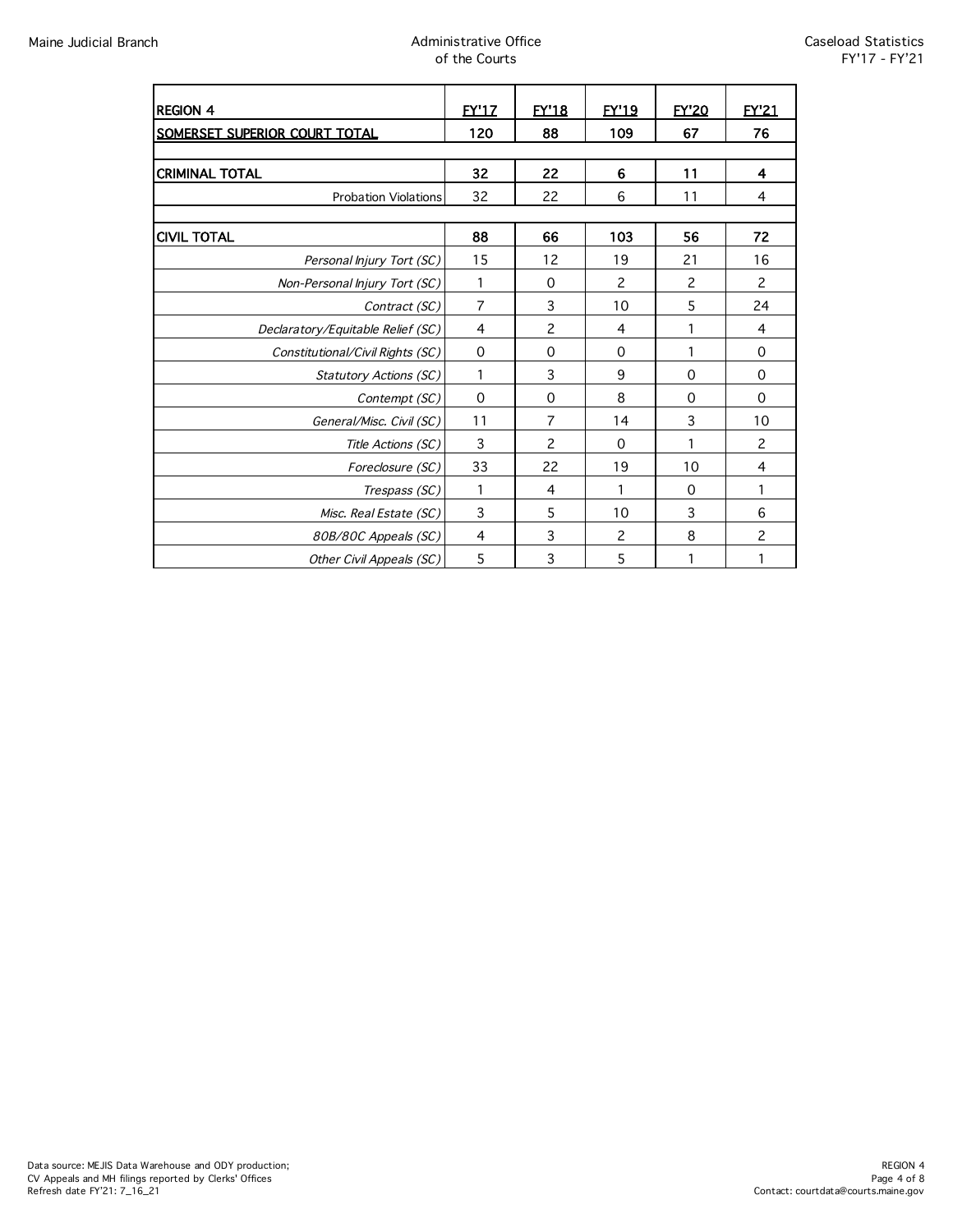| <b>REGION 4</b>                                 | <b>FY'17</b> | <b>EY'18</b> | <u>EY'19</u> | <b>EY'20</b> | <b>EY'21</b> |
|-------------------------------------------------|--------------|--------------|--------------|--------------|--------------|
| <u> ISOMERSET UNIFIED CRIMINAL DOCKET TOTAL</u> | 2,637        | 2,649        | 2,388        | 1,780        | 1,452        |
| Implementation date: 3/27/13                    |              |              |              |              |              |
|                                                 |              |              |              |              |              |
| <b>CRIMINAL TOTAL</b>                           | 2,238        | 2,308        | 2.061        | 1,601        | 1,369        |
| New Criminal Case Filings                       | 2,032        | 2,114        | 1.918        | 1,471        | 1,263        |
| <b>Probation Violations</b>                     | 206          | 194          | 143          | 130          | 106          |
|                                                 |              |              |              |              |              |
| <b>CIVIL VIOLATIONS</b>                         | 399          | 341          | 327          | 179          | 83           |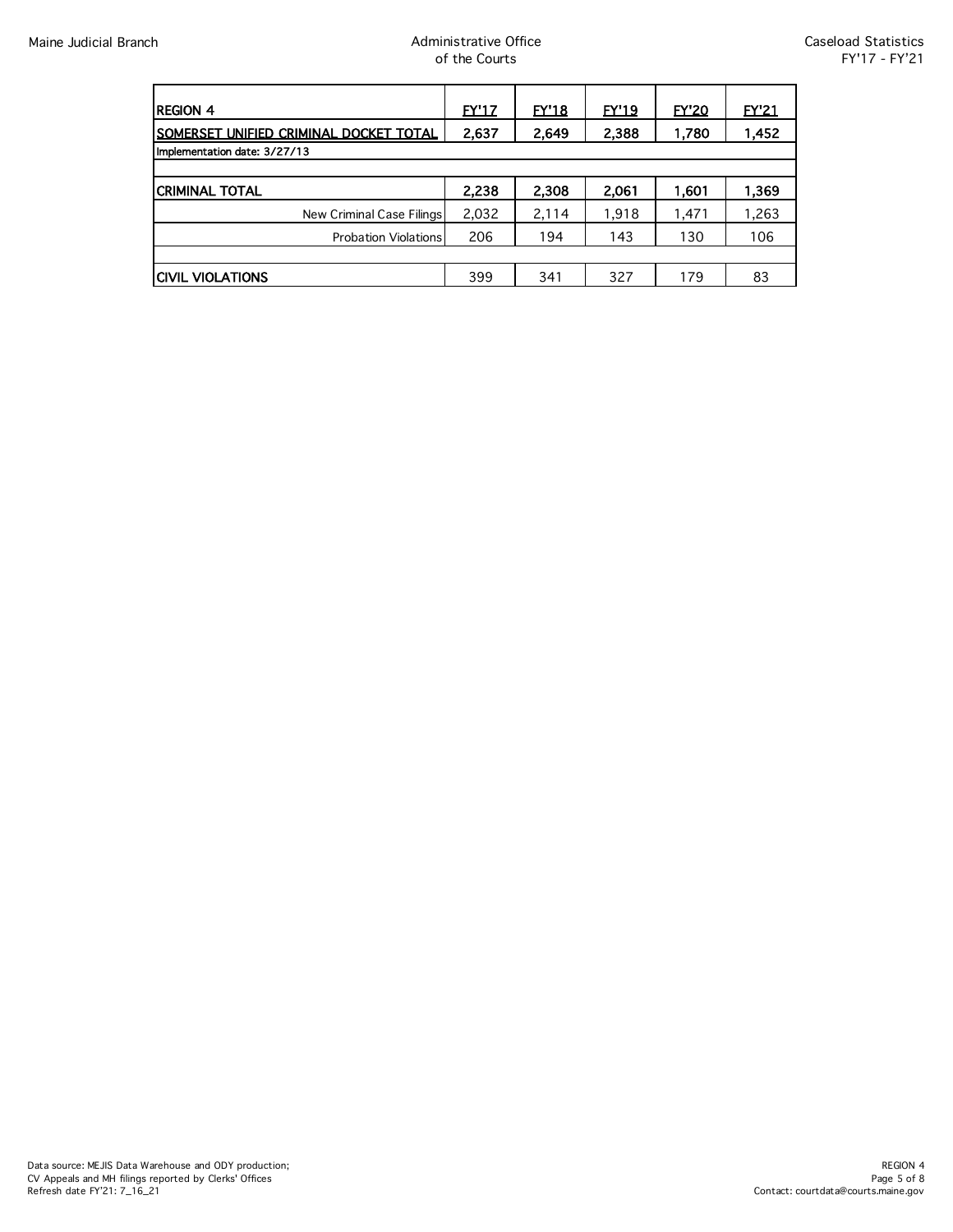# Maine Judicial Branch Administrative Office of the Courts

| <b>REGION 4</b>                     | <b>EY'17</b>        | <b>FY'18</b>              | <b>EY'19</b>   | <b>EY'20</b> | <b>FY'21</b>        |
|-------------------------------------|---------------------|---------------------------|----------------|--------------|---------------------|
| <b>AUGUSTA DISTRICT COURT TOTAL</b> | 3,279               | 3.584                     | 3,256          | 2,756        | 2,643               |
| <b>CRIMINAL TOTAL</b>               | 8                   | $\mathbf{1}$              | $\mathbf 0$    | $\mathbf 0$  | 1                   |
| <b>Probation Violations</b>         | 8                   | 1                         | $\mathbf 0$    | $\mathbf 0$  | $\mathbf{1}$        |
|                                     |                     |                           |                |              |                     |
| <b>CIVIL TOTAL</b>                  | 1,590               | 1,881                     | 1,627          | 1,142        | 1,007               |
| Personal Injury Tort (DC)           | 7                   | 5                         | 5              | 7            | 9                   |
| Non-Personal Injury Tort (DC)       | $\mathsf{O}\xspace$ | $\overline{c}$            | 0              | 2            | $\overline{c}$      |
| Contract (DC)                       | 192                 | 123                       | 160            | 142          | 175                 |
| Declaratory/Equitable Relief (DC)   | 3                   | 5                         | 3              | 4            | $\overline{c}$      |
| Constitutional/Civil Rights (DC)    | $\mathsf{O}\xspace$ | 1                         | 0              | $\mathbf 0$  | $\mathsf{O}\xspace$ |
| Statutory Actions (DC)              | 1                   | $\ensuremath{\mathsf{3}}$ | 1              | 3            | 1                   |
| Contempt (DC)                       | $\mathbf 0$         | $\mathbf 0$               | 0              | 0            | $\mathsf{O}\xspace$ |
| General/Misc. Civil (DC)            | 71                  | 167                       | 150            | 34           | 167                 |
| Title Actions (DC)                  | 8                   | 5                         | $\overline{4}$ | $\mathbf 0$  | $\overline{c}$      |
| Foreclosure (DC)                    | 104                 | 95                        | 84             | 52           | 13                  |
| Trespass (DC)                       | $\mathsf{O}\xspace$ | $\mathbf{1}$              | 0              | $\mathbf 0$  | $\pmb{0}$           |
| Misc. Real Estate (DC)              | 9                   | 6                         | $\overline{4}$ | 5            | 5                   |
| Administrative (DC)                 | 254                 | 443                       | 319            | 141          | 39                  |
| Money Judgments (DC)                | 114                 | 97                        | 139            | 116          | $\mathsf{O}\xspace$ |
| Small Claims (DC)                   | 429                 | 543                       | 338            | 312          | 273                 |
| Forcible Entry (eviction) (DC)      | 398                 | 385                       | 420            | 324          | 319                 |
|                                     |                     |                           |                |              |                     |
| <b>FAMILY TOTAL</b>                 | 1,334               | 1,295                     | 1,249          | 1,163        | 1,245               |
| Divorce with Children               | 143                 | 155                       | 139            | 121          | 117                 |
| Divorce without Children            | 181                 | 185                       | 161            | 133          | 164                 |
| Paternity/Parent Rights             | 95                  | 112                       | 132            | 107          | 119                 |
| Adoptions                           | 46                  | 39                        | 22             | 21           | 31                  |
| Guardianships                       | 8                   | 4                         | 5              | 11           | $\overline{4}$      |
| Name Changes                        | 1                   | 0                         | 0              | $\mathbf 0$  | 0                   |
| <b>Other Family Matters</b>         | 26                  | 24                        | 21             | 20           | 12                  |
| Post-Judgment Family Motions        | 372                 | 339                       | 357            | 306          | 325                 |
| <b>Child Protective</b>             | 62                  | 62                        | 68             | 77           | 72                  |
| Juvenile                            | 62                  | 48                        | 39             | 27           | 53                  |
| <b>Protection From Abuse</b>        | 338                 | 327                       | 305            | 340          | 348                 |
|                                     |                     |                           |                |              |                     |
| <b>OTHER</b>                        | 347                 | 407                       | 380            | 451          | 390                 |
| Mental Health (MH)                  | 206                 | 245                       | 225            | 306          | 197                 |
| Protection From Harassment          | 141                 | 162                       | 155            | 145          | 193                 |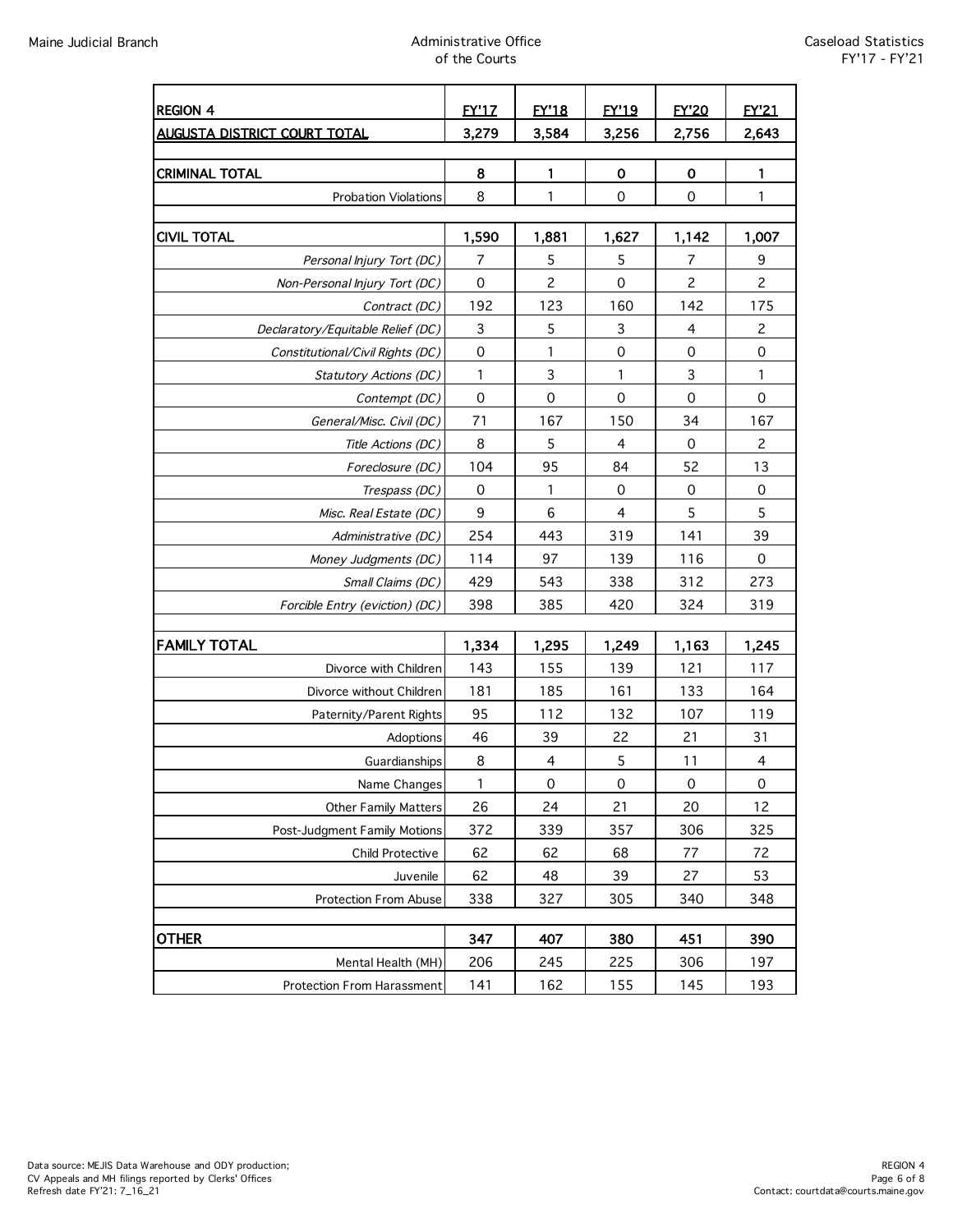# Maine Judicial Branch Administrative Office of the Courts

| <b>REGION 4</b>                                            | <b>FY'17</b>            | <b>EY'18</b>                                 | <b>EY'19</b>        | <b>EY'20</b>     | <b>FY'21</b>             |
|------------------------------------------------------------|-------------------------|----------------------------------------------|---------------------|------------------|--------------------------|
| <b>WATERVILLE DISTRICT COURT TOTAL</b>                     | 2,202                   | 2,310                                        | 2,177               | 1,820            | 1,776                    |
|                                                            |                         |                                              |                     |                  |                          |
| <b>CRIMINAL TOTAL</b>                                      | 4                       | O                                            | 0                   | $\mathbf 0$      | 0                        |
| <b>Probation Violations</b>                                | 4                       | $\mathbf 0$                                  | 0                   | $\mathbf 0$      | $\mathsf{O}\xspace$      |
|                                                            |                         |                                              |                     |                  |                          |
| <b>CIVIL TOTAL</b>                                         | 959                     | 1,101                                        | 989                 | 767              | 760                      |
| Personal Injury Tort (DC)                                  | 4                       | 2                                            | 7<br>2              | 1<br>1           | 1<br>1                   |
| Non-Personal Injury Tort (DC)                              | 2<br>134                | 2<br>96                                      | 112                 | 110              | 128                      |
| Contract (DC)                                              |                         |                                              |                     |                  | 0                        |
| Declaratory/Equitable Relief (DC)                          | 0<br>0                  | 0<br>$\mathbf 0$                             | 3<br>0              | 1<br>$\mathbf 0$ | $\pmb{0}$                |
| Constitutional/Civil Rights (DC)<br>Statutory Actions (DC) | 0                       | 1                                            | 9                   | 1                | 3                        |
| Contempt (DC)                                              | $\mathbf 0$             | $\mathbf 0$                                  | 1                   | $\mathbf 0$      | $\mathbf 0$              |
| General/Misc. Civil (DC)                                   | 47                      | 109                                          | 93                  | 25               | 145                      |
| Title Actions (DC)                                         | 3                       | 5                                            | $\mathbf{1}$        | $\overline{c}$   | $\mathsf{O}\xspace$      |
| Foreclosure (DC)                                           | 75                      | 79                                           | 51                  | 36               | 8                        |
| Trespass (DC)                                              | $\mbox{O}$              | $\mathbf 0$                                  | $\mathsf{O}\xspace$ | $\mathbf 0$      | $\mathsf{O}\xspace$      |
| Misc. Real Estate (DC)                                     | 5                       | 4                                            | 5                   | 0                | $\mathsf 3$              |
| Administrative (DC)                                        | 0                       | 0                                            | $\mathbf 0$         | 0                | $\mathsf{O}\xspace$      |
| Money Judgments (DC)                                       | 46                      | 54                                           | 67                  | 91               | 6                        |
| Small Claims (DC)                                          | 276                     | 391                                          | 323                 | 245              | 216                      |
| Forcible Entry (eviction) (DC)                             | 367                     | 358                                          | 315                 | 254              | 249                      |
|                                                            |                         |                                              |                     |                  |                          |
| <b>FAMILY TOTAL</b>                                        | 1,075                   | 1,003                                        | 998                 | 914              | 844                      |
| Divorce with Children                                      | 106                     | 98                                           | 98                  | 76               | 75                       |
| Divorce without Children                                   | 138                     | 117                                          | 99                  | 110              | 122                      |
| Paternity/Parent Rights                                    | 87                      | 76                                           | 97                  | 83               | 69                       |
| Adoptions                                                  | 18                      | 37                                           | 24                  | 19               | 33                       |
| Guardianships                                              | 5                       | $\mathbf{2}$                                 | 5                   | $\overline{4}$   | $\overline{\mathcal{A}}$ |
| Name Changes                                               | $\mathsf{1}\phantom{1}$ | $\begin{array}{c} \n\text{1} \\ \end{array}$ | $\mathsf{O}\xspace$ | $\mathbf{1}$     | $\mathsf{O}\xspace$      |
| <b>Other Family Matters</b>                                | 16                      | 16                                           | $\overline{7}$      | 11               | 9                        |
| Post-Judgment Family Motions                               | 286                     | 271                                          | 251                 | 230              | 209                      |
| Child Protective                                           | 35                      | 67                                           | 85                  | 56               | 58                       |
| Juvenile                                                   | 109                     | 54                                           | 66                  | 62               | 18                       |
| Protection From Abuse                                      | 274                     | 264                                          | 266                 | 262              | 247                      |
|                                                            |                         |                                              |                     |                  |                          |
| <b>OTHER</b>                                               | 164                     | 206                                          | 190                 | 139              | 172                      |
| <b>Protection From Harassment</b>                          | 164                     | 206                                          | 190                 | 139              | 172                      |